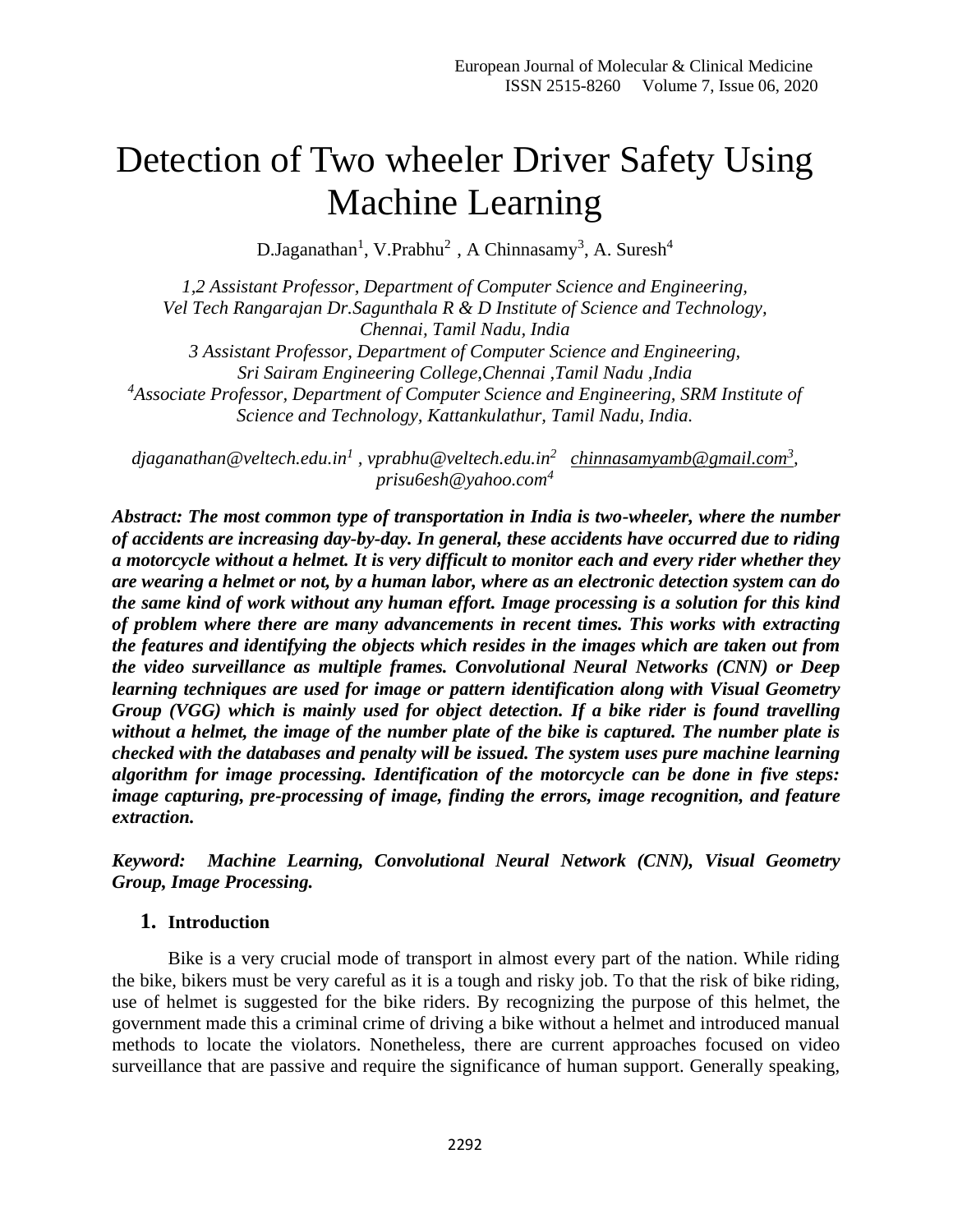programs become infeasible owing to the presence of human processes, the performance of which declines in long term. Additionally, this method's automation is very reliable for desirable and robustness monitoring of such violation because it will significantly reduce the amount of human resources needed. Helmet detection is a crucial, yet challenging vision task. it's a critical part in many applications like traffic surveillance. Our proposed method work is as follows, Preprocessing, Feature Extraction and classification. We demonstrate our proposed work by using surveillance traffic videos. Finally, our system must rate whether or not the individual wears a helmet. In terms of robustness and reliability, our approach is better than the existing algorithms. Also, several countries are implementing systems involving surveillance cameras in public places. Therefore, the solution to identify violators using the prevalent system is cost-effective in addition. However, other problems have to be resolved if these automated approaches are to be implemented.

#### **2. Literature Survey**

Two wheeler is an incredibly common mode of transportation in almost every part of the world. Owing to less safety though, the risk involved is high. Using the helmet to reduce the danger involved is highly beneficial for the bikers. Governments, promoting the use of helmets, have seen so as a punishable offence to ride a bike without a helmet and have introduced systematic methods to apprehend rapists.Any current video-based monitoring technologies, though, are more passive and need significant human assistance. In fact, these devices are rather infallible due to human intervention, so the performance declines over a long period of time. Automation of this system is extremely effective for efficient and beneficial control of these breaches, since it greatly decreases human capital needs. Furthermore, several nations implement schemes containing public security devices. And the strategy for identifying violators utilizing current equipment is therefore cost-effective.

The effective structure of this tracking program would be useful as well as predictive for properties such as the output in real-time, fine tuning and robustness of the abrupt shifts.Bearing in mind the limitations of the property and the necessary solutions, we have suggested a solution for automated detection of bikers without the helmet, utilizing this stream from the current surveillance cameras, which will also operate in real-time.

In 2016 Kunal Dahiya suggested an automatic detection method for bike- without helmets using real- surveillance images. The proposed method approach which uses subtraction and segmentation of background objects to detect bikers from the surveillance video. This then decides whether or not the biker uses the helmet through the visual features and the binary classifier. Video surveillance related mechanism is passive and requires significant human assistance. Regardless of the need for specialized equipment, it is not an effective solution. They also provide a consolidated method for reporting violations that helps increase the reliability of the proposed method. To check the process, we supported the performance comparison of the three widely used feature representations, namely local binary patterns (LBP), scale-invariant feature transformation (SIFT), and gradient-oriented histogram (HOG).[1]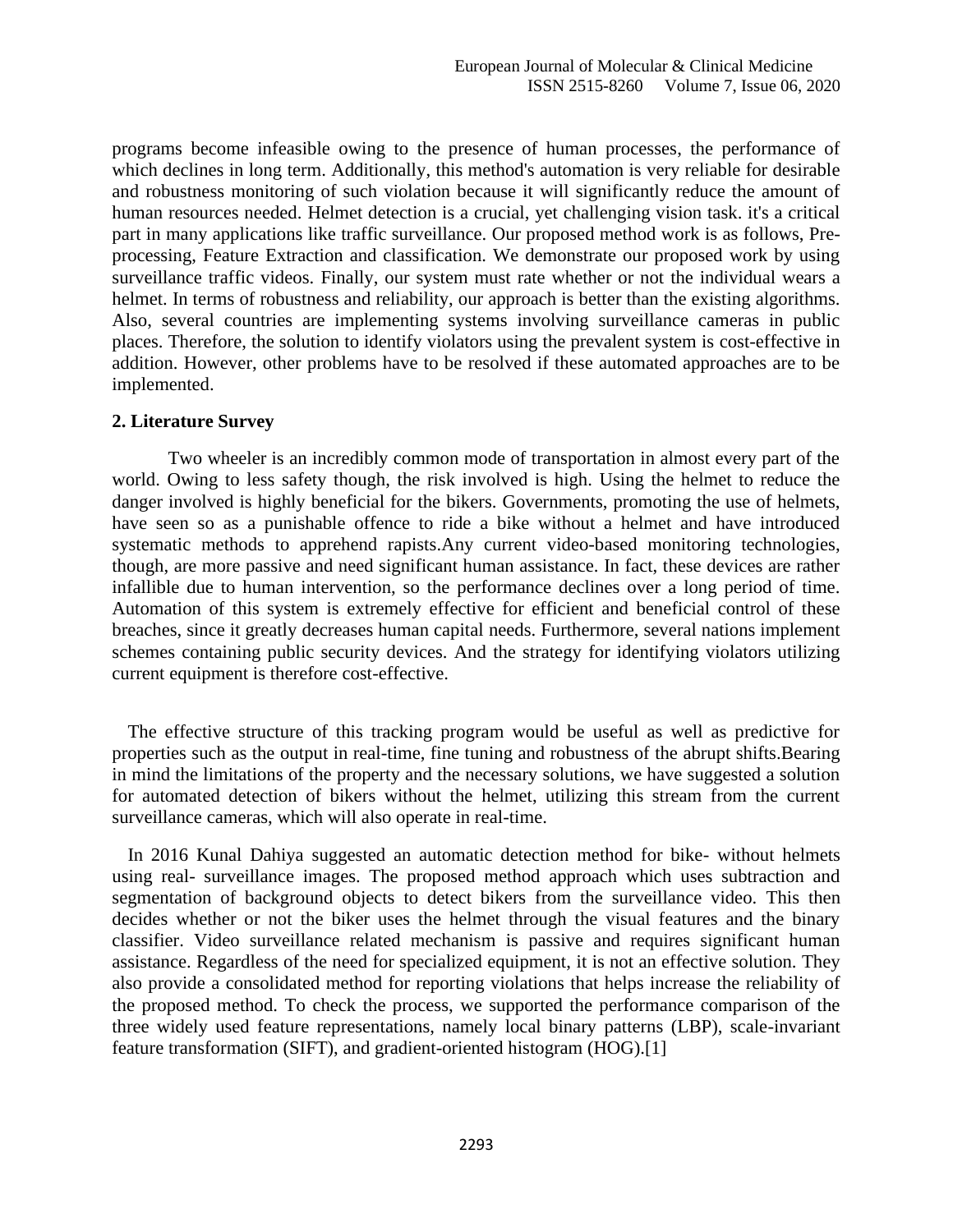In 2014 Dinesh Singh suggested a Visual Big Data Analytics project in Smart City for traffic management. The technology such as traffic management camera monitoring in smart cities has to evaluate a very significant number of hours and days of video recordings to find individuals who do not obey the laws and regulations and break traffic law. This conventional perception of computer science is incapable of processing such a vast volume of real-time produced visual data. The article, we have suggested a system for the visual data analysis for the purpose of automated identification of bikers without a helmet in city traffic. We also address issues including immersive big data analytics for tracking traffic data on a city scale and identifying possibilities for potential study. Environmental factors such as shifting lighting, clouds, moving tree branches and other abrupt adjustments render it impossible to recover and refresh the context in continuous frames.[2]

D.Archana proposed an Extended Mission on in 2017. Developments are being produced in bicycle systems to have a safe ride focused on IOT Insights technologies that render machines more practical in their way of thinking and making choices. Mishap may be a particular, unpredicted external incident that unexpectedly arises with no obvious or considered trigger but stamped result. The report reflects on approaches that can be modified to maintain protection when cycling, given the increasing number of bicycle riders and the amount of mishaps that occur per year. Diversion in driver attention is the primary cause of such collisions. Wearing safety cap now is mandatory. Yet, the laws tend to be violated. It is not a skilled arrangement because of the need of dedicated equipment which makes it difficult to recover and rebuild foundations from the unceasing stream of outlines. Conventional machine vision approaches.[3].

In 2016 Rongbaoshen proposed a framework called an innovative edge-dependent license plate area technique as one of the main measures in the license plate recognition process, location precision is an coordinated effect on the influence of license plate recognition. In this article, a permit number juggling administrator centered license plate area approach was introduced for the plate picture under various foundations and glaring situations. We illustrate our proposed work using recordings of observational activity. Finally, to compare all edge-based strategies, more comparable databases are required.[4].

In 2017, Sarbjit Kaur proposed a framework under Picture Handling, called An Programmed Protective Cap Confirmation Framework. The Programmed Head Protector Recognition System is a machine vision and image processing software program that takes pictures of vehicles as an input picture and extracts their number plate from the whole vehicle picture, displaying the number plate details in text.. The ANPR system essentially consists of 4 phases. Vehicle Image and Pre-Processing Acquisition, Extraction of the number plate region, Division of character and identification of character. The overall accuracy and efficiency of the entire ANPR process depends on the number plate extraction stage as character division and character recognition stages are both based on the yield of this stage. Encouraging the accuracy of the Number Plate Extraction stage relies on the picture condition of the vehicle being collected. Higher the standard of caught vehicle input picture would be more chances of extraction of valid vehicle number plate region.[5].

In 2017 Vishnu has proposed a framework called Location of Motorcyclists without Head protector in Recordings utilizing Convolutionary neural structure cruisers are fair and a daily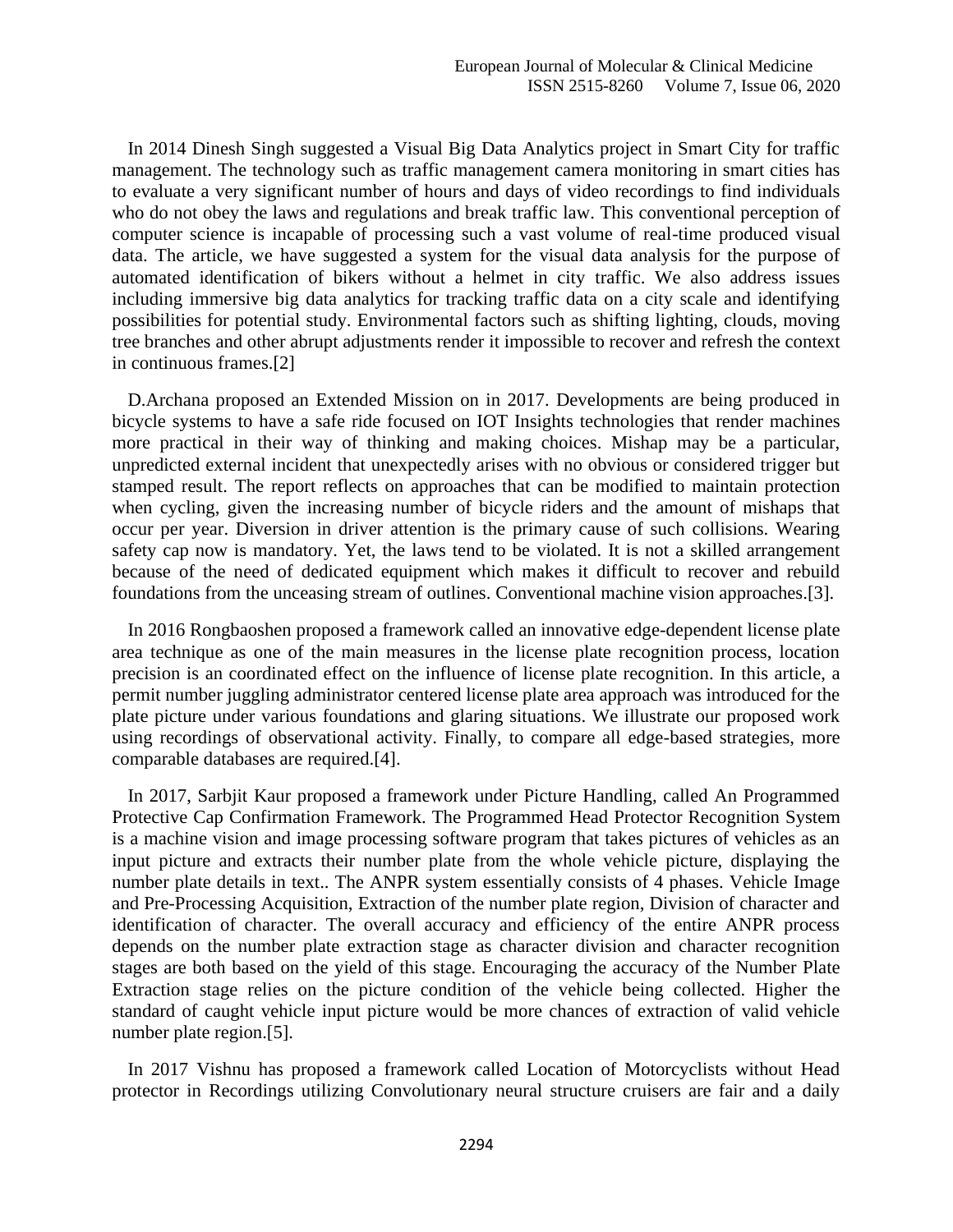mode of transportation, there has been a rapid increase in bike mishaps due to the fact that most motorcyclists do not wear a head guard which makes it an ever-present frequent danger to cruiser travel. Much of the fatalities in mishaps was attributed to injury within the brain during the final couple of a long period by themselves. Because of this wearing protective cap is needed as per the rules of operation, breach of which attracts heavy fines. In show disdain toward, a huge number of motorcyclists don't comply the run the show. Directly, all major cities have sent extensive video recognition arrangements to keep a watchful eye on a wide range of hazards [6].

#### **3.Proposed system**

#### **Deep Learning**

Deep learning is a subset and an integral part of artificial neural networks-based machine learning methods. There are specific profound learning algorithms such as deep networks of values, artificial neural networks and convolutionary neural networks that are used in the field such as speech recognition, audio recognition, natural language processing, medical image analysis etc., where they got excess results compared to living beings. Recognition and extraction of digital image patterns using convoluted neural networks to detect bikers who do not have a helmet. Pre-processing image step to ROI extraction. Single shot multi box detector is used for helmet detection. Threshold Segmentation: If  $I(i,j) < T$  (Fixed constant) converts each pixel with a black pixel .If I  $(i,j) > T$  (Fixed constant) converts each pixel with a white pixel. The results show the bikers without helmet are high in the classification.



**Figure 1**: Network structure of Deep Learning

Helmet detection and classification using reference images, Featuredescriptors,and neural networksfaster analyzing techniques are used for image analysis. Nesting minimal Filtering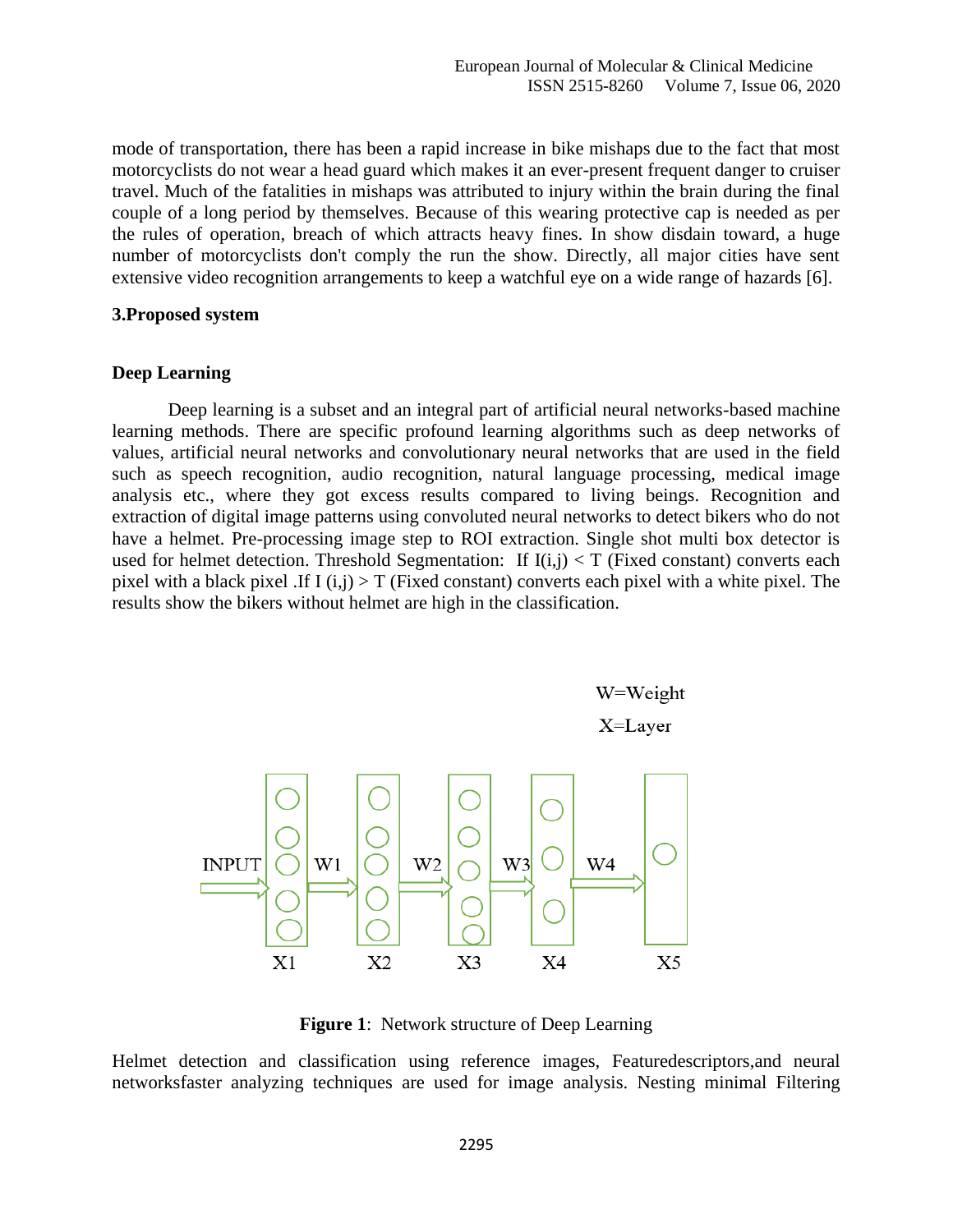algorithm is used where it uses  $F(2x2,3x3)$  uses  $4x4=16$  multiplications, whereas standard algorithm uses 36 multiplications. The algorithm complexity is reduced.

**1)** Input: The input is taken as a video through ip cam or webcam and the video is divided into frames, the image from the frames consist of the bikers. The bikers on motorcycles are captured through the frames from the video.

**2)** Process: The input image from the video is processed using the convolutional neural networks, the features from the image are extracted and the features are matched with the reference images. If the features are matched with reference images then the biker without helmet are detected.

**3)** Output: After the feature matching is done, the output is detected whether the biker is riding with or without helmet and the e-mail is sent to the rider.

# **4.Experimental Setup**

The identification of objects in an image would likely begin with image processing methods such as noise removal, followed by (low-level) feature extraction to find lines, districts and conceivably areas with certain textures. The clever bit is to translate collections of these shapes as single objects, e.g. cars on a street, boxes on a transport belt or cancerous cells on a magnifying lens slide. One reason this is often an AI issue is that an object can show up exceptionally different when seen from diverse angles or under distinctive lighting. Another issue is choosing what features have a place to what object and which are background or shadows etc.

### **Methodology**

**Input Image**: The input video has been captured by using either ipcam or webcam, from this it senses the motorcycle. These methods detect the background of the motorcycle and rider from the photograph, then detect a head region of the biker before classifying whether or not this individual wears a helmet. In this paper we proposed using CNN models to solve the biker and helmet identification issue from video surveillance evidence.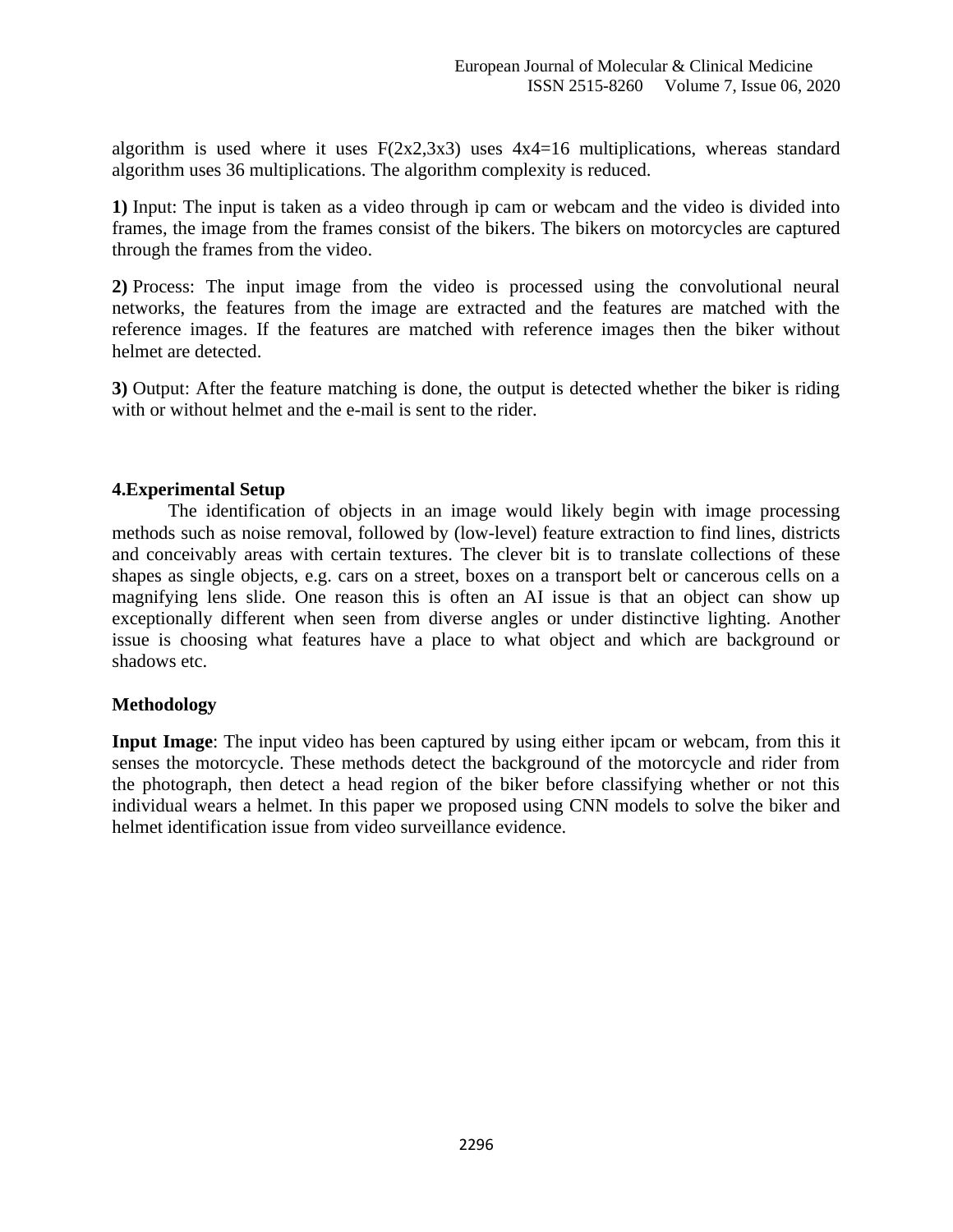

**Figure 2**: Proposed Architecture

**Image Classification**: After gathering photos for our training data collection, we split our photos into two groups: one for training data and the other for test data to be included in the classification experiment. This analysis we use CNN templates to check them for picture classification. Both videos are checked and the biker's performance with a helmet and no helmet identification in the video is measured.

**CNN Classifier:** A CNN is a neural network with some (and some other) convolutionary strata. A convolutionary layer has several filters which perform convolutionary operation.

# **5. Results and Discussion**

The final step, we equate and conclude with the results of two preceding measures. The precision of the tests would show the efficiency of each methodology in terms of image recognition and error detection. The analysis obtained is recorded in Table I

| <b>Model</b> | <b>Efficiency</b> | <b>Size of Model</b><br>(KB) |
|--------------|-------------------|------------------------------|
| VGG - 16     | 78.09 %           | 434,581                      |
| VGG - 19     | 79.11 %           | 450,258                      |
| V3 Inception | 84.58 %           | 84,447                       |

| <b>Table I: Analysis of Proposed Method</b> |  |  |
|---------------------------------------------|--|--|
|                                             |  |  |